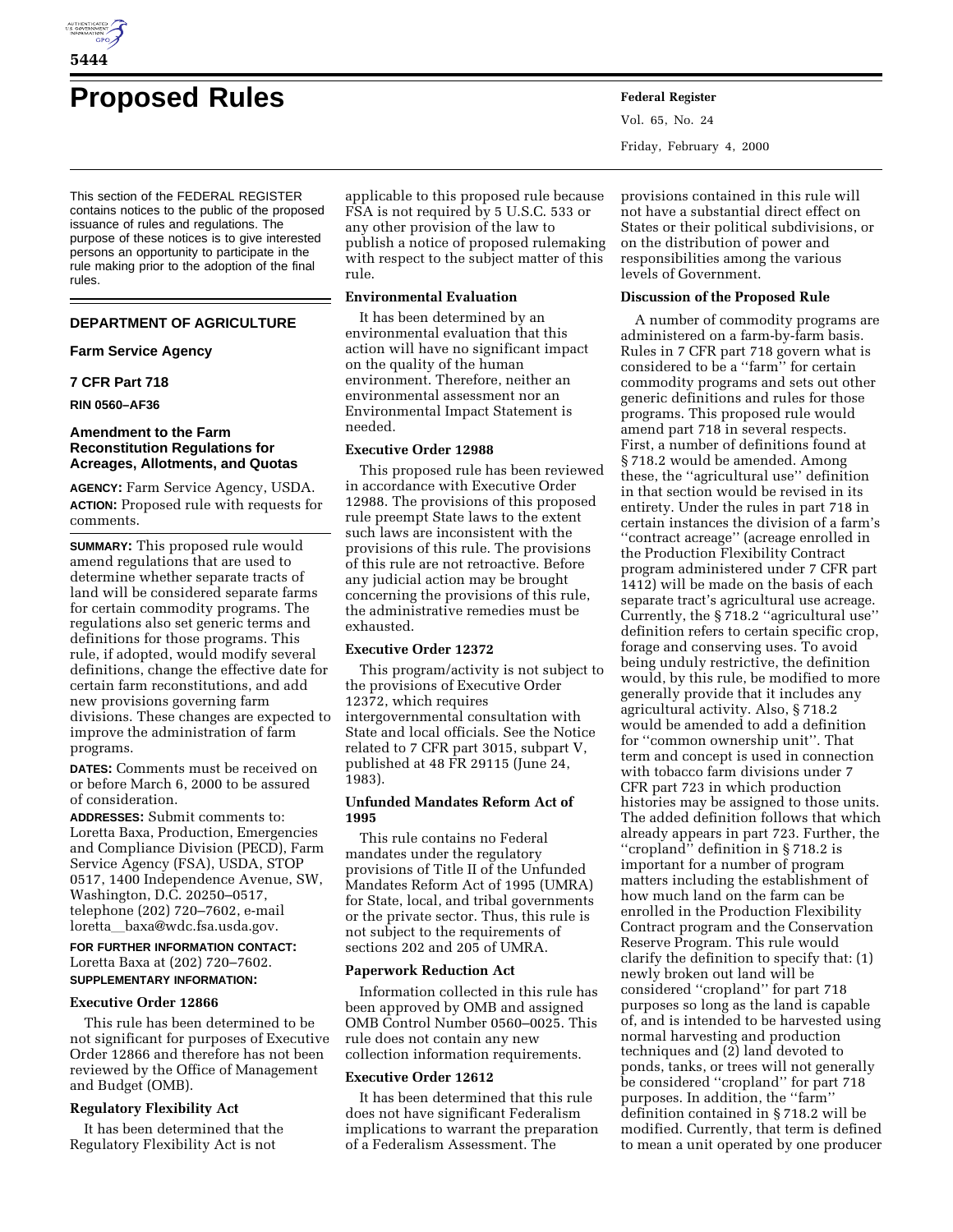with equipment, labor, accounting system and management separate from other production units. To comport more plainly with current practice and more clearly incorporate the other conditions that apply to the constitution of a farm under part 718, the ''farm'' definition would be clarified to specify that a farm must (in addition to meeting other requirements) consist of tracts that: (1) Have both the same owner and operator or (2) have the same operator but have multiple owners who have agreed in writing to have the tracts treated as one farm. Also, as indicated, in the current definition it is provided that the farm's equipment, labor, accounting system and management must be separate from that of other units. That provision would, in the proposed rule be moved to § 718.201. Further, the current ''farmland'' definition specifies that ''farmland'' includes cropland, forest, and other land on the farm. That which is ''farmland'' and which is not ''farmland'', can be important for some program determinations. In this rule, the part 718 ''farmland'' definition will be clarified to match other definition changes proposed in this rule. Finally, with respect to the definitions, the term "operator" is currently defined in § 718.2 to mean the person who is determinated by the local Farm Service Agency (FSA) county committee to be the person in charge of the farm for the current year. Since those determinations (of who is the ''operator'' on the farm) are sometimes on-going determinations rather than determinations that are made every year, the new definition would remove the reference to the ''current year.''

Also, this rule would amend provisions of § 710.201 relating to those instances in which the combination of farms is prohibited. Under the current regulations, a PFC farm and non-PFC farm cannot be combined because to do so could unduly expand the eligibility of the producer for certain commodity loans which are, by statute, intended to be limited to PFC farms only. However, that concern may not come into play when the non-PFC farm has potential PFC eligibility because of an existing CRP contract and the entirety of that farm is enrolled in the CRP. Accordingly, the rule would allow such combinations to occur in those limited circumstances despite the fact that one farm is a PFC farm and the other is not. The rule contemplates, however, that if on the termination of the CRP contract the new PFC eligibility is not exercised, the two farms would have to be divided back into separate farms. Further, the

rule would also amend § 718.204. Specifically, that section would be revised to add a provision that specifies for farms in the PFC program that a requested farm reconstitution will become effective for the current year only if initiated before the earlier of June 1 of the fiscal year or the date on which PFC payments for the farm for that year are issued. This will help avoid having a change in farm organization that may raise a dispute over the proper distribution of current PFC monies. Also, under the current provisions of § 718.204, the county FSA committee, with the concurrence of the State FSA committee, can allow extension of the deadlines otherwise provided for in § 718.204 so long as the extension would not serve to foster a scheme to avoid substantive program requirements. In this rule that allowance would no longer apply to the special deadline that applies to PFC contracts. This change would be made to further assure that there is no interference and confusion over the making of current PFC payments and to assure uniformity. That section also contains a provision with a special rule for farms with tobacco or peanuts which provides that the farm reconstitutions for those farms will be effective for the current year only if the reconstitution is initiated before the crop is planted or would have been planted. To assure clarity in the application of the rules, § 718.204 would be amended to add an additional provision which addresses the situation where the reconstitution involves both: (1) a PFC and (2) tobacco or peanut farms. In such case, the earlier of the two deadlines (the one for PFC farms and the one for tobacco and peanut farms) would establish the last date by which a farm reconstitution could be effective for the current year. Finally, there would be one additional provision added to § 718.204(e) to specify that the division of or combination of farm acreage would also include the division or combination of any potential PFC eligibility that may be associated with a current CRP contract. That is, when the PFC was initiated, farms with certain preexisting ''crop acreage bases'' were given a one-time opportunity to enroll in the PFC. Eligible farms had to have a ''crop acreage base'' under a preexisting program. Producers had to enroll their acreage in the program by a set date in 1996, the only exception being that a later sign-up was allowed for farms that had a crop acreage base in suspension under a CRP contract. Those farms, on a one-time only basis, can enroll acreage into the PFC upon

termination of the CRP contract, subject to certain conditions.

Amendments are also proposed for § 718.205. That section sets out, in an order of priority, the various calculation methods that are used to divide up or reconstitute a farm. To improve program performance, amendments are proposed here to § 718.205. The current priority list calls for using the following division and reconstitution methods in the following order or priority as applicable: (1) Estate method; (2) designation by owner method; (3) contribution method; (4) agricultural use method; (5) cropland method and (6) history method. This rule would add a new method which is to be called the ''default method'' and which will, as a matter of priority, be added between the ''agricultural use'' and ''cropland'' methods. Under the ''default'' method the tracts would be divided away from the parent farm based on the attributes of the individual tracts at the time of the division. Also, because of the addition of this new method, other technical revisions have been needed so as to reorganize § 718.205. In addition, § 718.205 has been further revised to specify that the agency can adjust the results of any reconstitution when it believes that to do so would be more equitable or would further the purposes of the program which are impacted by decisions made under part 718. Still further, a provision is added to § 718.205 to specify that where the division of the farm is going to be made using the landowner designation method, those persons with a security interest in the land itself must agree to the disposition. This is designed to insure fairness and thus, in addition, avoid having the reconstitution regulations serve as an impediment to the ability of farmers to obtain financing. Also, the provision in § 718.205 regarding the contribution method have been changed as they regard the current provisions which provide that this method will be used to separate farms only if the contribution took place within the last 6 years or if there are adequate records to allow the determination to be made. In the end, that provision merely establishes that which would be implied anyway; namely, that the contribution method will only be used to the extent that the contribution can actually be determined. Even with the 6 year period mentioned in the current rule, the contribution method could not be used effectively unless there were sufficient records available to allow the determination to be made. Hence, that provision, in this rule, would be eliminated.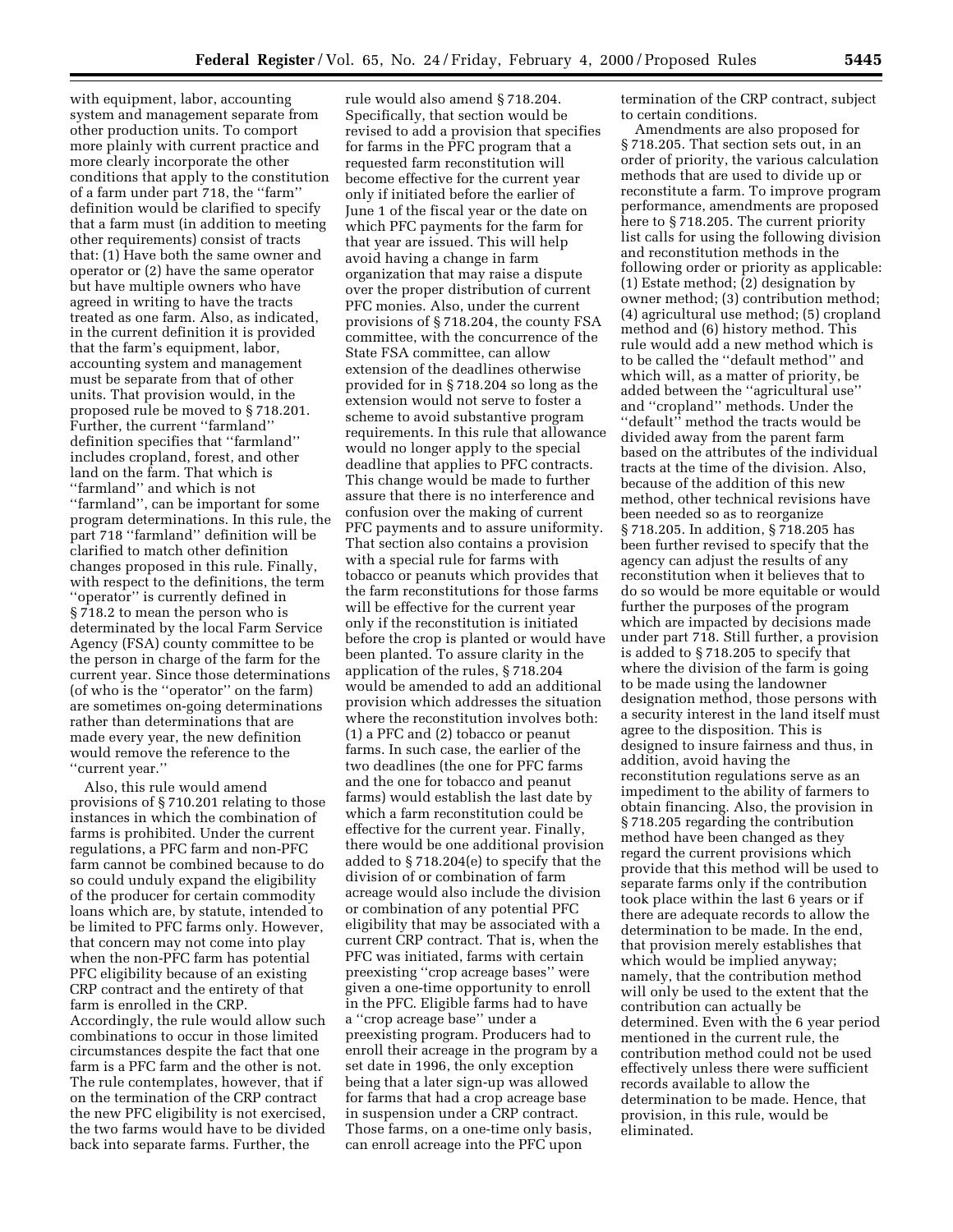Further, the provisions dealing with the ''agricultural use'' method would be amended. Currently the regulations call for, when using that method, dividing the tract based on land involved in ''agricultural and related activity.'' Because of the expansive new definition of ''agricultural use'' which would be adopted in this rule, those references in this rule would be changed to references to land in ''agricultural use.'' That change would not be expected to change in a material way the application of the agricultural use method of proration. In addition, this part of the regulations is modified to make another clarifying change in its text.

Finally, it is proposed that the authority citation for part 718 be amended to add references to 7 U.S.C. 1375, 1378, and 1379. These are generic provisions of the Agricultural Adjustment Act of 1938 which generally provide for the Secretary to issue regulations governing the making available of quotas and allotments under that Act and other matters relating to that Act. Also those provisions deal with the disposition of allotments when there is an exercise of eminent domain over a farm and, 7 U.S.C. 1379 specifically provides the Secretary with the authority to undertake farm reconstitutions. Further, this rule would add a section that would set out in part 718 the control numbers assigned by the Office of Management and Budget for Paperwork Reduction Act purposes.

Comments are requested on all of these matters.

#### **List of Subjects in 7 CFR Part 718**

Acreage allotments, marketing quotas. Accordingly, 7 CFR part 718 is proposed to be amended as follows:

#### **PART 718—PROVISIONS APPLICABLE TO MULTIPLE PROGRAMS**

1. Revise the authority citation for part 718 to read as follows:

**Authority:** 7 U.S.C. 1373, 1374, 1375, 1378, 1379, and 7201 *et seq.*; 15 U.S.C. 714a *et seq;* and 21 U.S.C. 889.

2. Amend § 718.2 by:

a. Removing the definition of ''Agricultural use'';

b. Adding new definitions of ''Agricultural use land'' and ''Common ownership unit'' in alphabetical order;

c. Revising paragraphs (1)(v), (1)(vi) and (2)(v) and adding paragraph (1)(vii) in the definition of ''Cropland''; and

d. Revising the definitions of ''Farm'', ''Farmland'' and ''Operator''.

The additions and revisions read as follows:

# **§ 718.2 Definitions.**

\* \* \* \* \*

*Agricultural use land* means land that was devoted to cropland at the time it was enrolled in a production flexibility contract in accordance with part 1412 of this title and continues to be used for agricultural purposes or land that met the definition of cropland on or after April 4, 1996, and continues to be used for agricultural purposes but not for nonagricultural commercial or industrial use.

*Common ownership unit* means a distinguishable parcel of land, consisting of one or more tracts of land with the same owners, as determined by FSA.

\* \* \* \* \*

\* \* \* \* \*

*Cropland.* (1) \* \* \* (v) Is in sod waterways or filter strips planted to a perennial cover; (vi) Is preserved as cropland in

accordance with 1410 of this title; or

(vii) Is land that has newly been broken out for purposes of being planted to a crop that the producer intends to, and is capable of, carrying through to harvest, using tillage and cultural practices that are consistent with normal practices in the area; provided further that, in the event that such practices are not utilized other than for reasons beyond the producer's control, the cropland determination shall be void retroactive to the time at which the land was broken out.  $(2) * *$ 

(v) Converted to ponds, tanks or trees (other than those trees planted in compliance with a Conservation Reserve Program contract executed pursuant to parts 704 or 1410 of this title, or trees which are used in one- or two-row shelterbelt plantings, or are part of an orchard or vineyard).

\* \* \* \* \* *Farm* shall generally mean a tract, or tracts, of land which are considered to be a separate operation under the terms of this part provided further that where multiple tracts are to be treated as one farm, the tracts must have the same operator and must also have the same owner, or, if not the same owner, all owners must agree to the treatment of the multiple tracts as one farm for these purposes.

\* \* \* \* \* *Farmland* means the sum of the agricultural use land, forest, acreage planted to an eligible crop acreage as specified in 7 CFR 1437.3 (noninsured crop disaster assistance program) and other land on the farm.

\* \* \* \* \* *Operator* means an individual, entity, or joint operation who is determined by the county committee, or considered by the county committee, to be in general

control of the farming operations on the farm.

\* \* \* \* \*

3. Amend § 718.201 by revising paragraphs (a)(1) and (a)(2) to read as follows:

#### **§ 718.201 Farm constitution.**

 $(a) * * * *$ 

(1) After August 1, 1996, land subject, under 7 CFR part 1412, to a production flexibility contract with land not subject to a production flexibility contract unless the farm not subject to a production flexibility contract is a farm on which the entirety of the cropland is enrolled in the CRP and on which the cropland can, and will, become contract acreage for purposes of the production flexibility contract program upon the termination of the CRP contract;

(2) Land under separate ownership unless the owners agree in writing and the labor, equipment, accounting system, and management are operated in common by the operator but separate from that of any other tracts;

\* \* \* \* \* 4. Amend § 718.204 by revising paragraphs (b) and (d) and adding paragraph (e) to read as follows:

#### **§ 718.204 Reconstitution of allotments, quotas, and acreage.**

\* \* \* \* \* (b) Reconstitutions of farms subject to a production flexibility contract under part 1412 of this title will be effective for the current year only if initiated before the earlier of June 1 of the fiscal year or prior to the issuance of production flexibility contract payments for the farm or farms being reconstituted.

\* \* \* \* \*

(d) Notwithstanding the provisions of paragraph (c) of this section, a reconstitution may be effective for the current year if the county committee, with the concurrence of the State committee, determines that the purpose of the request for reconstitution is not to perpetrate a scheme or device the effect of which is to avoid the statutes and regulations governing commodity programs impacted by this part. Further, however, in the event that a farm is subject to both paragraphs (b) and (c) then the farm reconstitution will be effective for the current year only if the conditions of both paragraphs are met.

(e) Throughout this subpart, when referring to combining or dividing acreage, such acreages will include production flexibility contract acres and any conditional production flexibility contract eligibility that may be held under an existing CRP contract.